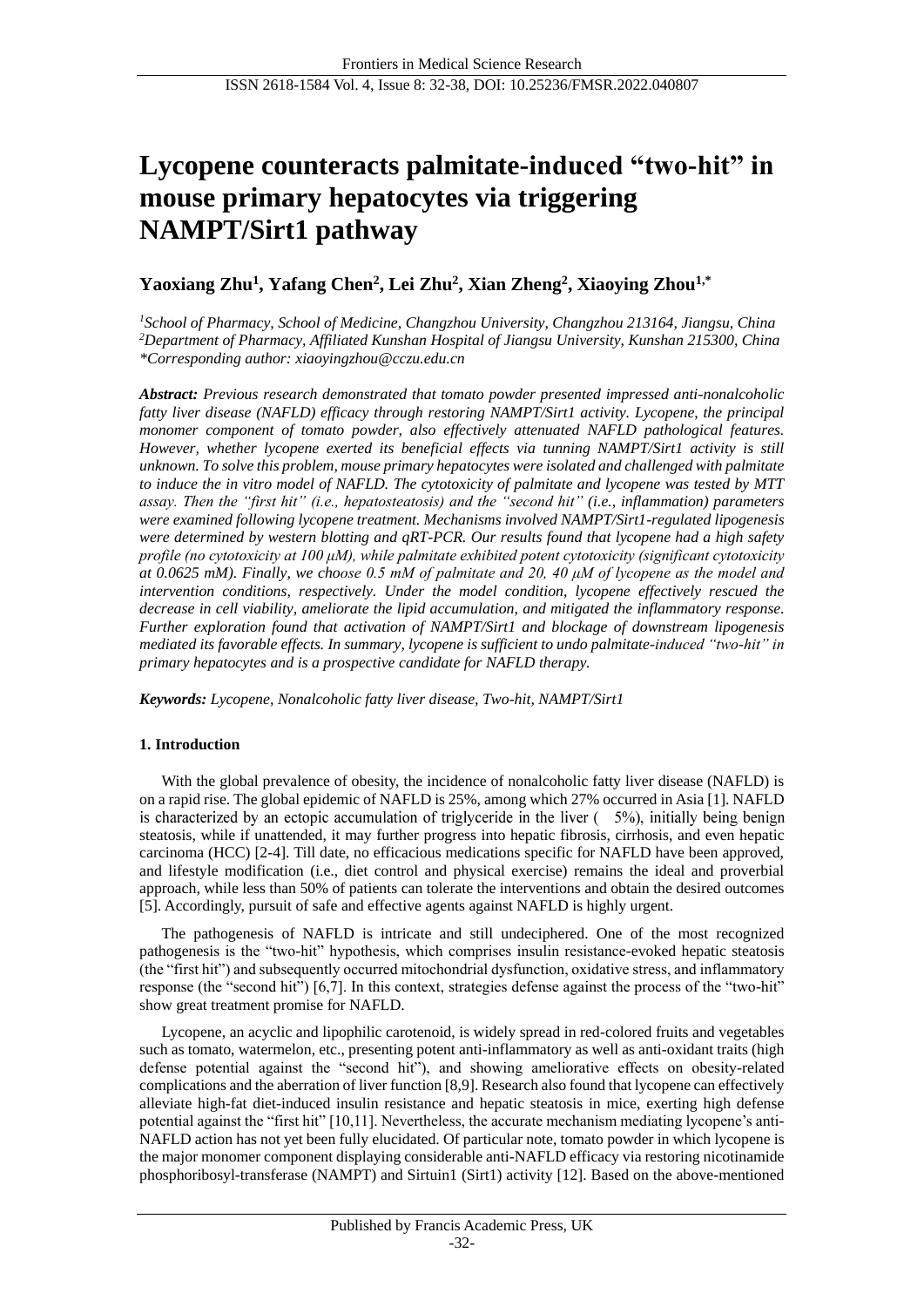findings, we surmised that lycopene might counteract the "two-hit" that happened in NAFLD by triggering NAMPT/Sirt1. Herein, we introduced palmitate-induced lipid accumulation model in primary hepatocytes to validate lycopene's counteracting effects on the "two-hit" and explore the possible mechanism focusing on NAMPT/Sirt1 pathway.

#### **2. Materials and methods**

## *2.1. Reagents and antibodies*

HBSS buffer (Ca2<sup>+</sup> and Mg2<sup>+</sup> free), MTT, and PBS were obtained from KeyGEN BioTECH (Nanjing, China). Insulin-Transferrin-Selenium (ITS), L-Glutamine, HEPES, DMEM, and Willian's Medium E were purchased from Gibco (Carlsbad, CA, USA). Fetal bovine serum (FBS) was procured from Hyclone (Boston, MA, USA). EGTA, and penicillin/streptomycin (100x) were acquired from Solarbio (Beijing, China). Collagenase, Type Ⅳ, dexamethasone, Oil Red O, and sodium palmitate (PA) were offered by Sigma-Aldrich (St Louis, MO, USA). Lycopene (HPLC ≥98%, BR, MW: 536.87, CAS: 502-65-8) was bought from MedChemExpress (Monmouth Junction, NJ, USA). TG kit was purchased from Nanjing Jiancheng Bioengineering Institute (Nanjing, China). Primary antibodies against Sirt1, NAMPT, SREBP-1c, ACC1, and FAS were acquired from Cell Signaling Technology (Beverly, MA, USA). Antibody specific against β-action was obtained from Proteintech (Wuhan, China).

#### *2.2. Isolation and cultivation of mouse primary hepatocytes (MPHs)*

MPHs were isolated from healthy ICR mice referring to Salem *et al.* established method with minor modification [13]. More specifically, mice were anesthetized with intraperitoneal injection of mixed anesthetic agents (80 mg/kg Ketamine plus 5 mg/kg Xylazine). Then, the mice were sterilized with 75% alcohol, transferred to an ultra-clean table, and fixed on an absorbent pad using sterile medical tape. Carefully make a "U" type incision in the abdomen, remove abdominal viscera to the left side, and completely expose the portal vein (PV) and inferior vena cava (IVC). An indwelling needle (24G) was applied to insert into  $\overline{PV}$  at 1-1.5 cm of porta hepatis, prudently open the thoracic diaphragm, and clamp the thoracic IVC and hepatic artery using an artery clip. Buffer 1 (Ca2+ and Mg2+ free HBSS,  $0.5$  mM EGTA) and buffer 2 (Ca2<sup>+</sup> and Mg2<sup>+</sup> free HBSS, 0.04% Collagenase IV, 5 nM dexamethasone) were successively perfused into the liver at a flow rate of 6 mL/min for 7 min and 5 min, respectively. Following that, the liver was carefully resected, and placed into a 100-mm-diameter dish containing 20 mL of culture medium (Willian's Medium E, ITS, 5 nM dexamethasone, 1 penicillin/streptomycin, 5% FBS). Strip the liver capsule and quickly shake it to produce the cell suspensions. To purify isolated MPHs, the cell suspensions were ordinally filtered through a 70-μm cell strainer, washed with DMEM twice (centrifugation: 50 g, 2 min, 4°C), and centrifuged at 800 g for 2 min with 45% gradient percoll solution. Finally, MPHs were resuspended with culture medium, stained with Trypan blue, counted, and seeded into 6-well or 96-well plates at an appropriate density. After culturing for 4 h, the medium was replaced by fresh maintenance medium (Willian's Medium E, ITS, 5 nM dexamethasone,  $1 \times \text{penicillin}$ ) streptomycin), and then MPHs can use for experiments.

## *2.3. MTT assay*

The MTT assay was performed with reference to the previously reported method [14]. Briefly, MPHs were seeded into 96-well plates at a density of  $1.2 \times 10^4$  cells/well, and cultivated overnight. Then, MPHs were co-incubated with lycopene (Lyc), palmitate (PA), or Lyc plus PA for 24 h. Following that, each well was added 10 μL of MTT solution (5 mg/mL), and then transferred into an incubator continuously incubated for 4 h at 37°C. Pipette the medium and add 150 μL of DMSO into each well, followed by shaking for 15 min to sufficiently dissolve formazan crystals. At last, absorbance was recorded at 490 nm with a multi-functional microplate reader (BioTek Instruments, Inc., Winooski, VT, USA). Cell viability was measured with the following formula: cell viability  $(\%) = (ODtreatment-ODblank)/$ (ODcontrol-ODblank)  $\times 100\%$ 

#### *2.4. Oil Red O staining*

MPHs were seeded into 6-well plates at a density of  $4\times10^5$  cells/well. Following interventions, MPHs were successively fixed in 4% paraformaldehyde for 15 min and stained with Oil Red O solution for 20 min, both at room temperature. Subsequently, MPHs were washed with isopropanol for 10s, followed by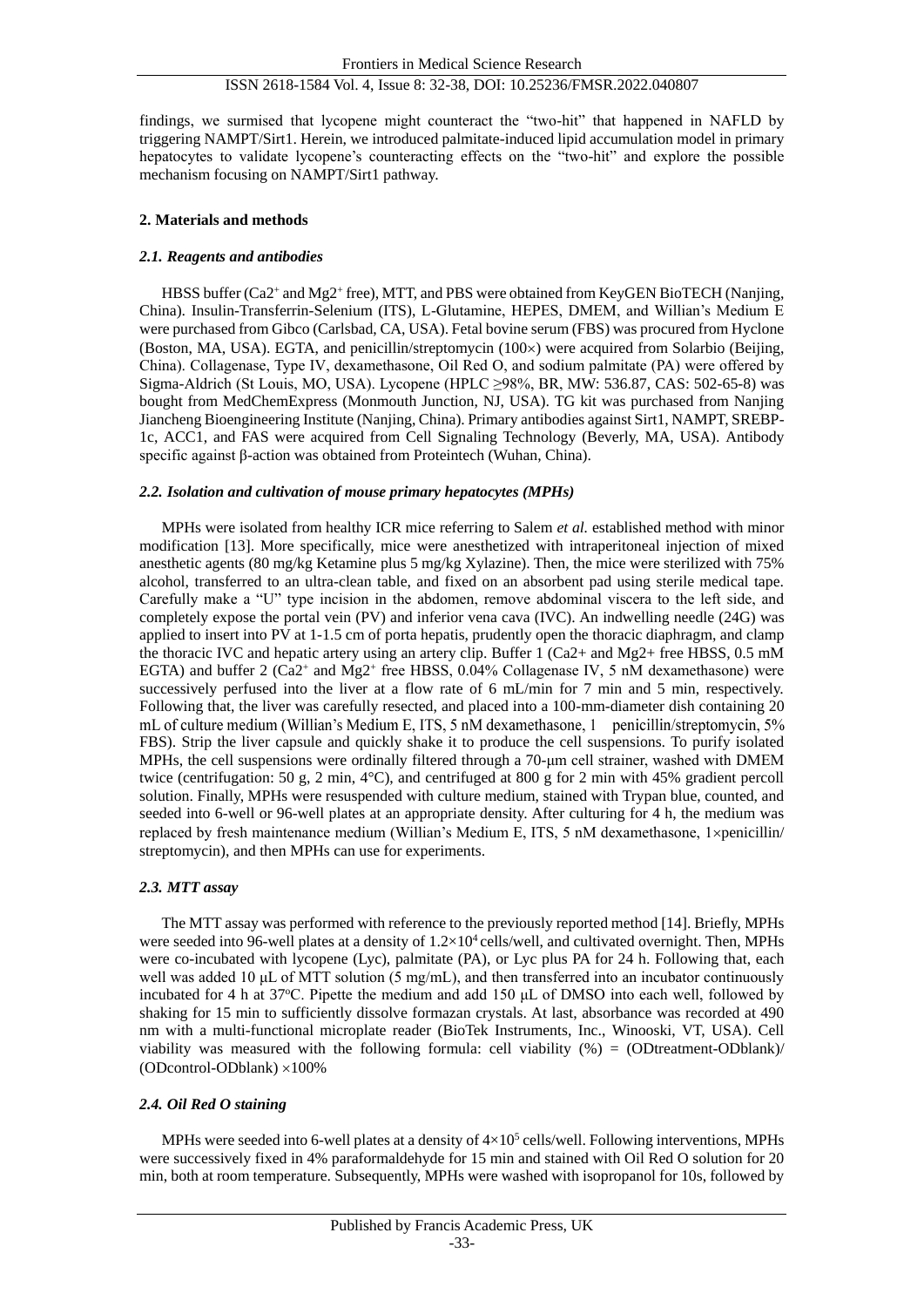counterstaining with hematoxylin for 3 min at room temperature. After being thoroughly cleaned, the images of stained MPHs were photographed using an optical microscope (Carl Zeiss, Jena, Germany).

#### *2.5. ELISA and biochemical test*

IL-6, IL-1β and TNF-α levels in the supernatant of MPHs were determined by specific ELISA kits based on the manufacturer's protocol. TG content in MPHs was detected by a commercial biochemical kit following the manufacturer's instructions. Additionally, the protein concentration of MPHs was examined with a BCA Assay kit, and was used to normalize the TG level.

#### *2.6. Western blotting*

Western blotting was performed referring strictly to the online protocol of Cell Signaling Technology. Briefly, MPHs were lysed in chilled RIPA (containing protease inhibitor cocktail). Protein supernatant was acquired by centrifuging cell lysates at 12000 rpm for 15 min, followed by quantifying the protein concentration, adding the SDS-PAGE loading buffer, and boiling for 5 min to produce the protein samples. Equal amounts of protein were loaded into each well of 10% SDS-PAGE gel. Following electrophoresis, proteins were transferred onto the NC membranes, followed by blocking for 1 h at room temperature. Then the membranes were incubated with the primary antibodies with appropriate dilution overnight at 4°C. The next day, an IRDye® 800CW-conjugated second antibody was utilized to label the membranes for 1 h at room temperature. After being thoroughly washed, the membranes were put into the Azure Biosystems C600, and scanned to obtain the visible strips. Finally, the bands were quantitatively analyzed with the ImageJ software (National Institutes of Health).

## *2.7. Statistical analysis*

All data were analyzed by GraphPad 8.0 (GraphPad Software, Inc.) and presented as the mean ± SD. One-way analysis of variance (ANOVA), followed by Tukey's multiple comparison test was used to determine the statistical significance between the individuals. Values of  $p \le 0.05$  were considered statistically significant.

#### **3. Results and analysis**

## *3.1. Lycopene reverses PA-induced the decrease in MPHs viability*



*(A) Chemical structure of lycopene. (B) Cell viability of MPHs was measured with MTT when incubated with (B) lycopene, (C) PA, and (D) lycopene plus PA. Data were presented as mean ± SD. \*P <0.05, \*\*P <0.01 vs. Control (Cont); #P <0.05, ##P <0.01 vs. PA.*



First, MTT assay was performed to determine the safety concentration range of lycopene and optimal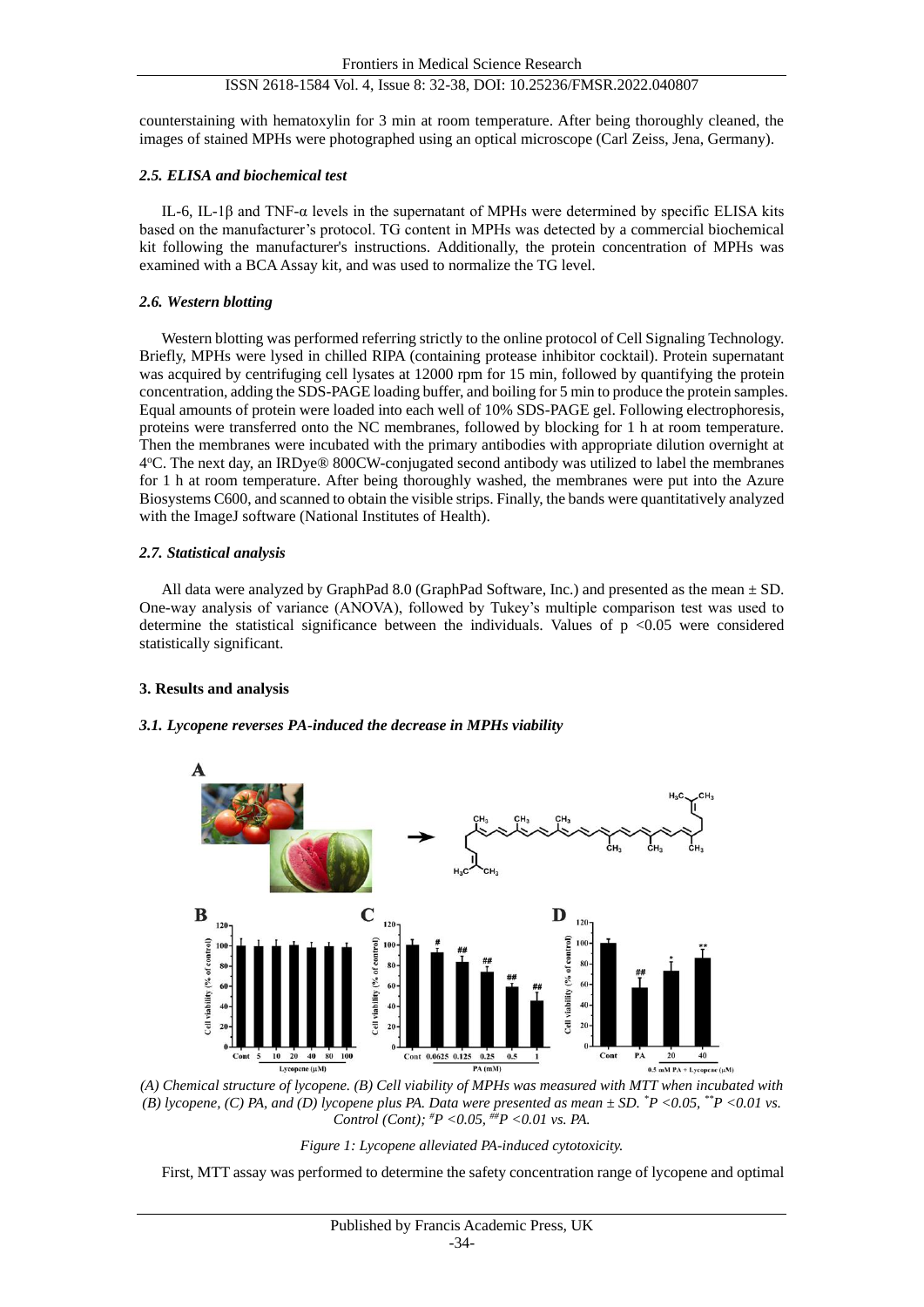model condition. As shown in Fig. 1B and C, no cytotoxicity was observed when incubated with lycopene at the doses of  $5\sim100$  μM for 24 h, while PA showed high cytotoxicity to MPHs and significant cytotoxicity was noted at the doses of ≥0.0625 mM. Based on the above results, PA at the dose of 0.125 mM and lycopene at the doses of 20, 40 μM were respectively selected as the model and intervention conditions. More importantly, Fig. 1D shows that under the model condition, lycopene dose-dependently rescued PA-induced the decrease in cell viability (20 μM, increased by 13.49 $\pm$ 5.24%; 40 μM, increased by 25.37±4.65%), indicating the ameliorative effects of lycopene on hepatocellular damage happened in NAFLD.

#### *3.2. Lycopene attenuated PA-induced MPHs steatosis*

To investigate the effect of lycopene on the "first hit" in NAFLD (i.e., hepatosteatosis), lipid accumulation was determined by Oil O red staining and TG kit. As illustrated in Fig. 2A, lipid droplets were apparently increased in MPHs following PA challenge, while markedly alleviated in a dosedependent manner after treatment with lycopene. Consistently, the increment of TG level in MPHs was also significantly reduced after lycopene treatment (20 μM, reduced by 2.87±0.86 mmol/g.protein; 40 μM, reduced by 5.36±1.43 mmol/g.protein). Collectively, lycopene effectively counteracts PA-evoked the "first hit" in MPHs.



*(A) Oil Red O staining of MPHs. (B) TG levels in MPHs. Data were presented as mean ± SD. \*\*P <0.01 vs. Control; ##P <0.01vs. PA.*



#### *3.3. Lycopene mitigated PA-induced inflammation in MPHs*

Aggrandized inflammation is one of the major characteristics of the "two-hit" in NAFLD. Fig. 3 shows that compared with the control group, incubation with PA substantially augmented the levels of IL-6, IL-1β and TNF-α (IL-6, increased by  $105.01 \pm 10.23$ ng/L; IL-1β, increased by 116.92 $\pm$ 12.63 ng/L; TNF-α, increased by 133.11±16.32 ng/L). However, lycopene intervention could remarkably suppress these increased inflammatory cytokines in a dose-dependent manner (20 μM: IL-6, reduced by 14.56±4.36 ng/L, IL-1β, reduced by 17.69±3.94 ng/L, TNF-α, reduced by 28.44±6.28 ng/L; 40 μM: IL-6, reduced by 42.09±5.87 ng/L, IL-1β, reduced by 45.95±8.29 ng/L, TNF-α, reduced by 61.31±13.82 ng/L). Taken together, lycopene presents considerable anti-inflammation activity, that is, defense against the "second hit" in NAFLD.



*Figure 3: Lycopene alleviated PA-induced inflammation in MPHs. Levels of IL-6, IL-1β, and TNF-α in cell supernatant. Data were presented as mean ± SD. \*P <0.05, \*\*P <0.01 vs. Control; ##P <0.01 vs.PA.*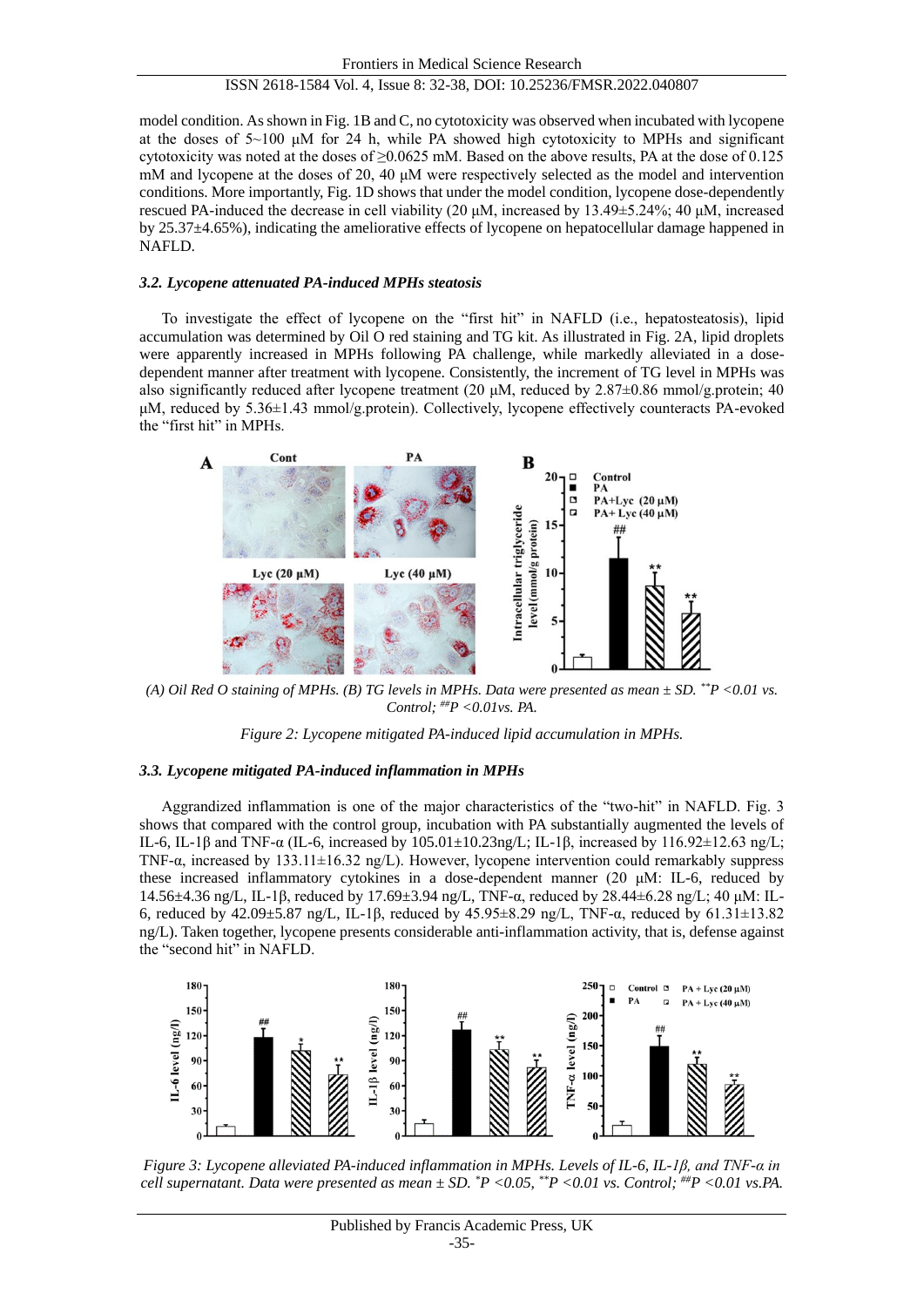#### *3.4. Regulating NAMPT/Sirt1-regulated lipogenesis might mediate lycopene's favorable effects*

To explore the involved mechanism underlying lycopene's action, NAMPT/Sirt1-regulated lipogenesis pathway was investigated. As shown in Fig. 4 and Table 1, although lycopene did not affect PA-induced the decrease in Sirt1 expression, it could dose-dependently aggrandize the expression of NAMPT which had been reported showing the ability to indirectly activate Sirt1 through increasing the NAD+ pool [14]. Consistently, compared with the PA group, the acetylation levels in MPHs were significantly suppressed following lycopene treatment, indicating the activation of Sirt1. Sirt1 is a key modulator in regulating the homeostasis of lipid metabolism, including lipogenesis [15,16]. Accordingly, lipogenesis-related proteins (SREBP-1c, ACC1, and FAS) were examined. As demonstrated in Fig. 5 and Table 2, in contrast to the control group, PA challenge markedly increased the expression of SREBP-1c, ACC1, and FAS, which were significantly inhibited by lycopene treatment. Taken together, the potential action mechanism of lycopene might be through regulating NAMPT/Sirt1-regulated lipogenesis.



*(A) Expression levels of Sirt1 and NAMPT in MPHs. (B) Acetylation levels in MPHs.*

*Figure 4: Effects of lycopene on NAMPT/Sirt1 pathway.*

*Table 1: Semiquantitative analysis of Sirt1, NAMPT and acetylation*

| Group | Sirt1             | <b>NAMPT</b>      | Acetylation          |
|-------|-------------------|-------------------|----------------------|
| Cont  | $100 + 9.32$      | $100 + 5.68$      | $100 + 7.63$         |
| PА    | $67.04 + 7.65$    | $46.42 + 4.99$ ## | $312.23 + 20.11$ ##  |
| Lyc20 | $70.02 \pm 10.32$ | $67.89 + 7.32**$  | $188.45 \pm 18.72**$ |
| Lyc40 | $66.99 + 8.92$    | $95.14 + 6.65**$  | $110.78 + 15.65$ **  |

 $*$ <sup>\*</sup>*P* < 0.01 vs. Control;  $*$ *#P* < 0.01 vs. PA.



*Figure 5: Effects of lycopene on the expression of lipogenesis-related proteins including SREBP-1c, ACC1 and FAS.*

*Table 2: Semiquantitative analysis of SREBP-1c, ACC1 and FAS*

| Group        | SREBP-1c                                 | ACC1                           | FAS                 |
|--------------|------------------------------------------|--------------------------------|---------------------|
| Cont         | $100 + 5.44$                             | $100 + 4.28$                   | $100 + 6.98$        |
| PА           | $467.34 \pm 18.45^{\text{***}}$          | $265.36 + 21.14$ <sup>##</sup> | $378.48 + 10.99$    |
| Lyc20        | $257.46 \pm 19.89$ **                    | $200.11 + 14.67$ <sup>**</sup> | $259.45 + 15.78$ ** |
| Lyc40        | $145.67 + 15.27**$                       | $156.23 + 17.34**$             | $189.49 + 13.77$ ** |
| $*$ n $0.01$ | $C_{1}$ , $1 \#T_{2}$ , $0.01$ , $D_{1}$ |                                |                     |

\*\**P* <0.01 vs. Control; ##*P* <0.01 vs. PA.

#### **4. Discussion**

NAFLD is becoming a global health problem, afflicting nearly 200 million people. At the same time,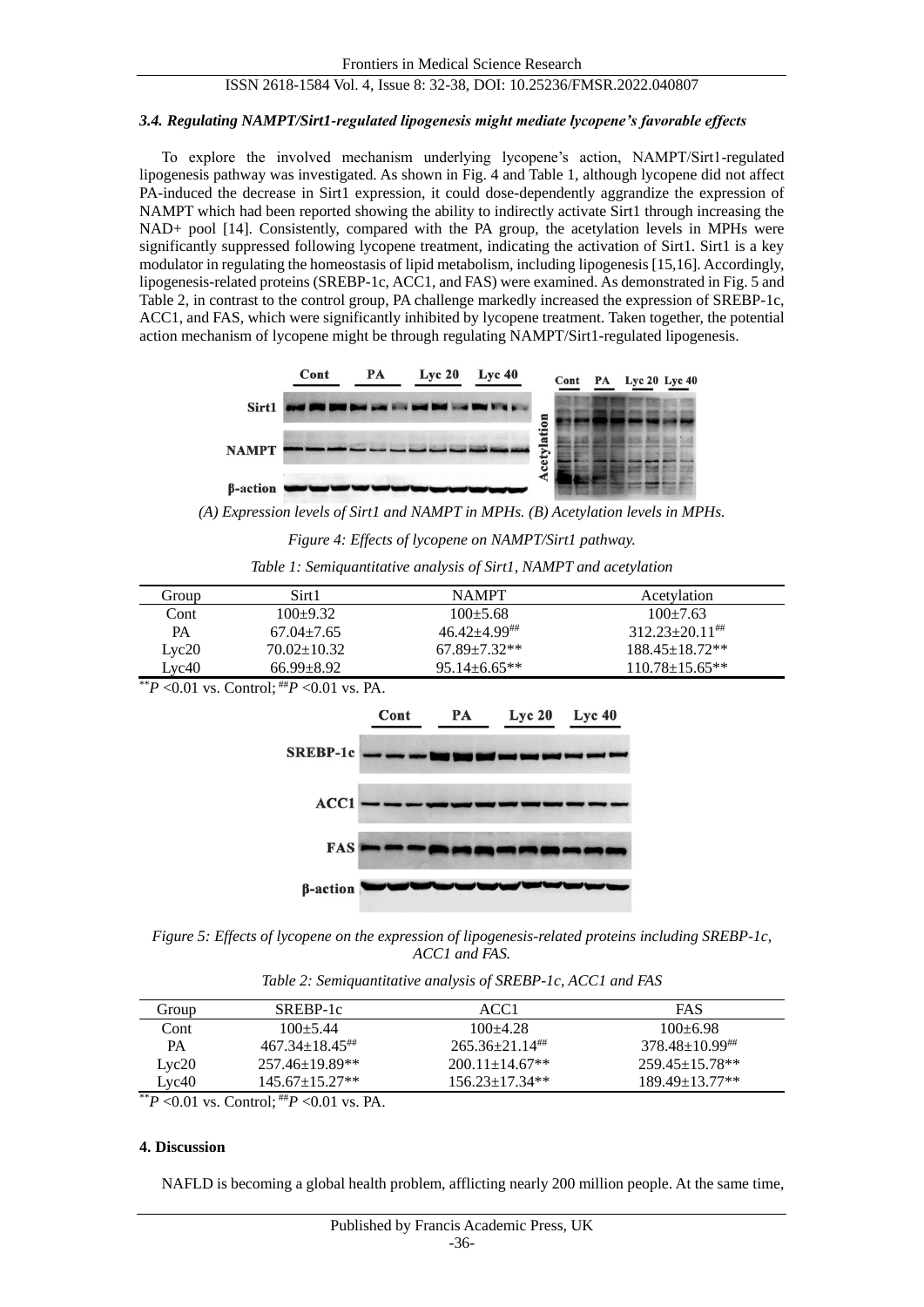treatment NAFLD with natural products has been a research hotspot. Moreover, Li *et al*. found that tomato power ameliorated NAFLD via triggering NAMPT/Sirt1 pathway, and lycopene is the main component in tomato power [12]. Therefore, we assumed that lycopene harbored the anti-NAFLD efficacy might be through NAMPT/Sirt1 pathway. In the present study, our data showed that lycopene could effectively counteract PA-induced the "first hit" (i.e., steatosis) and the "second hit" (i.e., inflammation) in MPHs, and further exploration found that these beneficial effects were closely associated with NAMPT/Sirt1-regulated lipogenesis.

Sirt1, an NAD+-dependent deacetylase, plays an imperative role in tunning the homeostasis of lipid metabolism [17]. Extensive research indicated that activating Sirt1 presented appreciable ameliorative effects on high-fat diet-induced NAFLD [15,18]. Sirt1 activators or increase in Sirt1 expression (direct), or increment in NAD+ pool (indirect) all can boost the deacetylation activity of Sirt1, and show inhibitory action on lipogenesis [19,20]. Emerging evidence has been indicating that activation of NAMPT, a ratelimiting enzyme for NAD+ synthesis, can indirectly trigger Sirt1 through restoring NAD+ pool, showing comparable intervention effectiveness with Sirt1 activators in NAFLD treatment [16,21]. According, NAMPT is another prospective target in the management of NAFLD, and has gradually attracted the attention of scholars. In our study, we found that lycopene dose-dependently upregulated NAMPT expression and repressed the acetylation level in MPHs, which indicated the activation of Sirt1, and the reason of which might be due to increment of NAMPT catalytic product (i.e., NAD+). SREBP-1c is a key transcription factor downstream of Sirt1, responsible for modulating de novo lipogenesis-related proteins, such as ACC1 and FAS [22]. Our data showed that the expression of SREBP-1c, ACC1, and FAS was significantly inhibited following incubation with lycopene, which contributed to lycopene's anti-steatosis effects. Collectively, lycopene can effectively impede the "first hit" in NAFLD through NAMPT/Sirt1-regulated lipogenesis. As

Inflammatory response is a critical promotor that impelled the progression from NAFLD to NASH, and a principal participant in the "second hit" [23]. Zheng *et al*. found that PA could induce a substantial increase in inflammatory cytokines in MPHs, participating in the "second hit" process [24]. In this study, our results showed that PA markedly augmented the levels of IL-6, IL-1β, and TNF- $\alpha$ , consistent with the previously reported [24]. However, treatment with lycopene was sufficient to reduce the increased levels of IL-6, IL-1β, and TNF-α, thereby effective defense against the "second hit". As Sirt1 can deacetylate NF-κB subunit, and inhibit its transcriptional activity for inflammatory cytokines, the antiinflammation effects of lycopene might also be attributed to its action on NAMPT/Sirt1 pathway [25].

## **5. Conclusion**

On the whole, lycopene could substantially ameliorate PA-induced lipid accumulation and inflammation in MPHs (i.e., the "two-hit"). Increment in the expression of NAMPT, and indirectly activating Sirt1 (i.e., NAMPT/Sirt1 pathway) might contribute to lycopene's beneficial effects. Based on the above findings, we propose that lycopene is a promising candidate in NAFLD treatment, and holds good application prospects when in combination with Sirt1 activators.

#### **References**

*[1] Younossi ZM, Koenig AB, Abdelatif D, et al. Global epidemiology of nonalcoholic fatty liver disease-Meta-analytic assessment of prevalence, incidence, and outcomes. Hepatology. 2016; 64: 73-84.*

*[2] Yatsuji S, Hashimoto E, Tobari M, et al. Clinical features and outcomes of cirrhosis due to nonalcoholic steatohepatitis compared with cirrhosis caused by chronic hepatitis C. J Gastroenterol Hepatol. 2009; 24: 248-54.*

*[3] Dong R, Yang X, Wang C, et al. Yangonin protects against non-alcoholic fatty liver disease through farnesoid X receptor. Phytomedicine. 2019; 53: 134-42.*

*[4] Guo WW, Wang X, Chen XQ, et al. Flavonones from Penthorum chinense Ameliorate Hepatic Steatosis by Activating the SIRT1/AMPK Pathway in HepG2 Cells. Int J Mol Sci. 2018; 19.*

*[5] Han X, Cui ZY, Song J, et al. Acanthoic acid modulates lipogenesis in nonalcoholic fatty liver disease via FXR/LXRs-dependent manner. Chem Biol Interact. 2019; 311: 108794.*

*[8] Kawata A, Murakami Y, Suzuki S, et al. Anti-inflammatory Activity of β-Carotene, Lycopene and Tri-*

*<sup>[6]</sup> Yang J, Fernández-Galilea M, Martínez-Fernández L, et al. Oxidative Stress and Non-Alcoholic Fatty Liver Disease: Effects of Omega-3 Fatty Acid Supplementation. Nutrients. 2019; 11.*

*<sup>[7]</sup> Nassir F, Ibdah JA. Sirtuins and nonalcoholic fatty liver disease. World J Gastroenterol. 2016; 22: 10084-92.*